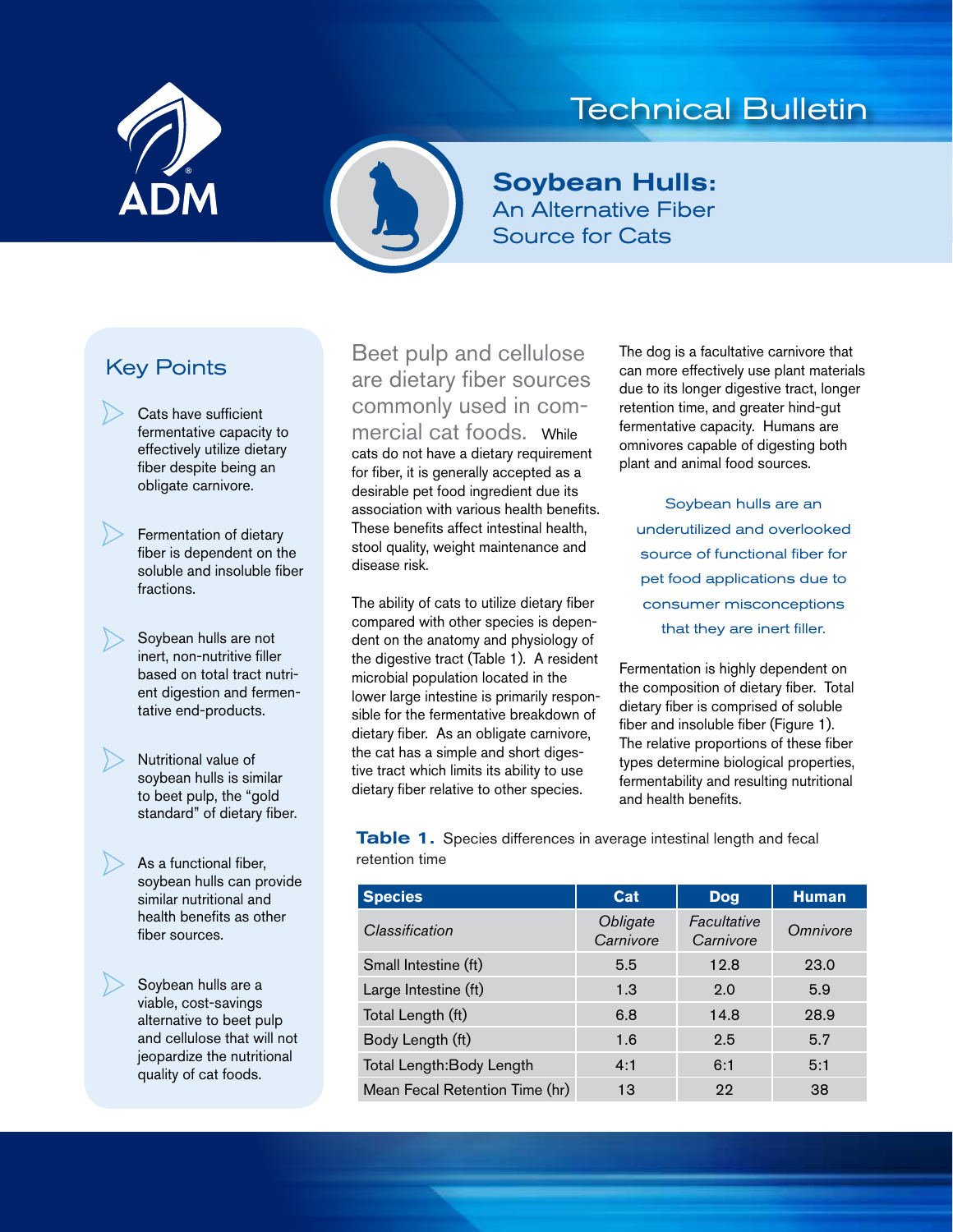



**FIGURE 1:** Typical fiber composition of different fiber sources

# **Table 2.** Ingredient composition of extruded cat foods

| Ingredient (%)                            | <b>Low Fiber</b> | <b>Beet Pulp</b> | <b>Soybean</b><br><b>Hulls</b> | <b>Cellulose</b> |
|-------------------------------------------|------------------|------------------|--------------------------------|------------------|
| Chicken meal                              | 29.1             | 29.6             | 28.7                           | 31.1             |
| Corn gluten meal                          | 7.7              | 7.7              | 7.7                            | 7.7              |
| Brewers rice                              | 43.0             | 26.9             | 29.4                           | 31.3             |
| Corn                                      | 3.7              | 3.7              | 3.7                            | 3.7              |
| Chicken fat                               | 12.0             | 12.0             | 12.0                           | 12.0             |
| Beet pulp                                 | 0.0              | 15.5             | 0.0                            | 0.0              |
| Cellulose                                 | 0.0              | 0.0              | 0.0                            | 9.6              |
| Soybean hulls                             | 0.0              | 0.0              | 14.0                           | 0.0              |
| Miscellaneous <sup>1</sup>                | 4.2              | 4.2              | 4.2                            | 4.2              |
| Vitamins & trace<br>minerals <sup>2</sup> | 0.4              | 0.4              | 0.4                            | 0.4              |

1Palatant, salt, potassium chloride, choline chloride, taurine.

r-alatant, sait, potassium chionue, choline chionue, taunne.<br>?Manganese sulfate, iron sulfate, copper sulfate, cobalt sulfate, zinc sulfate, potassium iodide, manganece sanate, non sanate, copper sanate, coban sanate, and sanate, perassitam locites,<br>sodium selenite, vitamin A, vitamin D3, vitamin E, vitamin K, thiamine, riboflavin, pantothenic  $\frac{1}{2}$  means with different superscripts different superscripts different superscripts different superscripts different superscripts different superscripts different superscripts different superscripts different supers

Beet pulp is the gold standard source of dietary fiber in pet food based on its content of insoluble fiber (58%) and soluble fiber (21%). Beet pulp is a moderately fermentable fiber due to its rate of microbial fermentation in the large intestine. The soluble fiber fraction initially forms a gel in the aqueous environment of the stomach which delays gastric emptying. The slower rate of passage through the digestive tract provides a greater opportunity for hind-gut fiber fermentation. The resulting short-chain fatty acids support intestinal health by providing energy to the intestinal cells. The insoluble fiber component also provides the necessary bulk to maintain rate of passage and stool quality.

Cellulose, in contrast, is almost exclusively insoluble fiber (93%) with limited soluble fiber (3%). Dietary cellulose passes through the intestinal tract essentially undigested prior to fecal excretion. It provides a laxative effect by speeding intestinal transit time and increasing fecal bulk. Cellulose is generally used in weight control cat foods as a bulking agent to decrease total caloric density. Dietary cellulose is also used in hairball control foods to minimize hairball occurrence. Cellulose associates with ingested hair derived from grooming to move the hair through the intestinal tract for excretion in the feces.

Soybean hulls are a widely available, economical co-product of the soybean oil extraction process. Despite their low cost, they are rarely used in today's pet foods because it is assumed they are an inert filler providing no nutritional value to the animal. However, soybean hulls are comprised of 6% soluble fiber and 71% insoluble fiber suggesting they may be a cost-effective, alternative fiber source in pet food applications.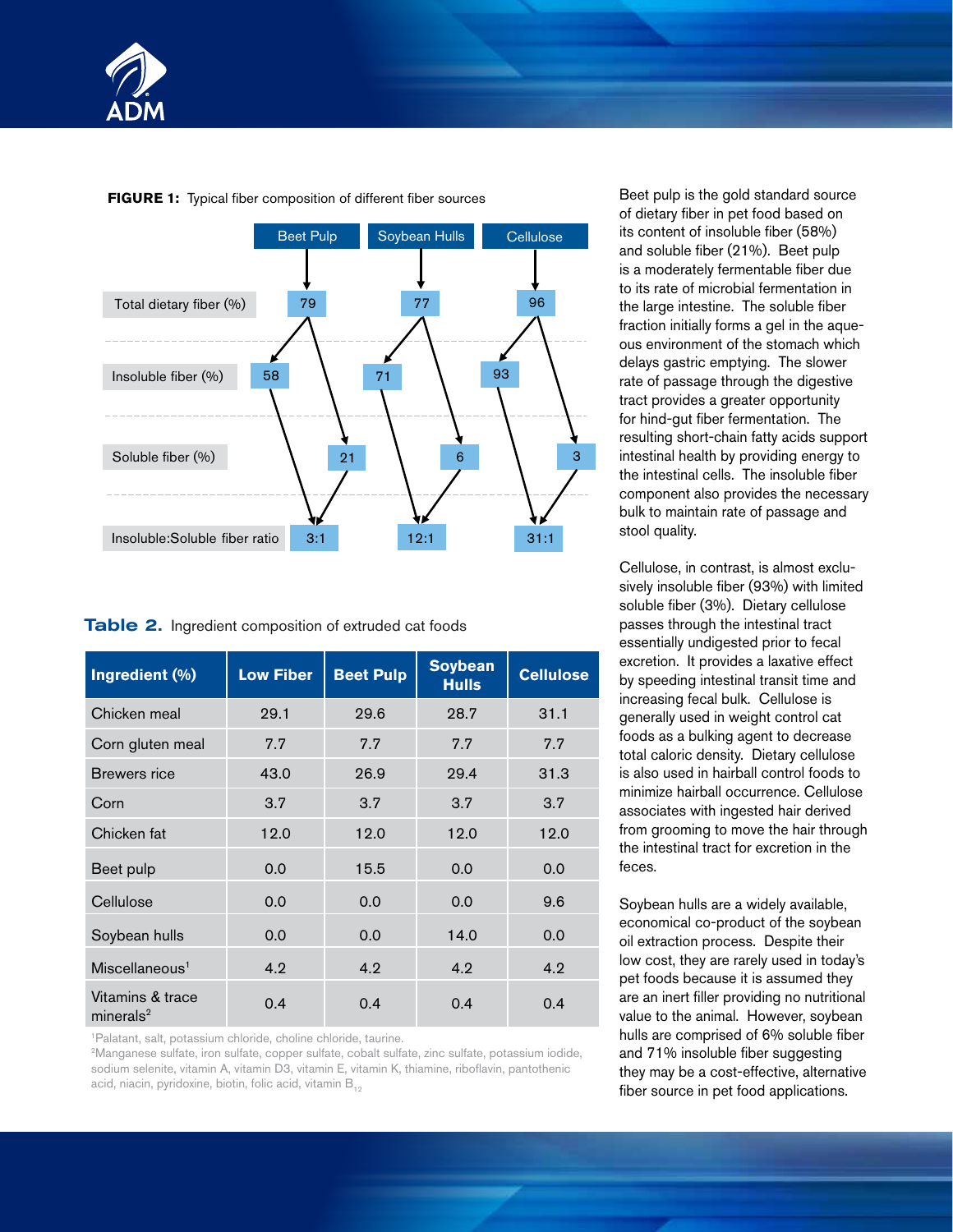

An assessment of their nutritional value is required before soybean hulls can be recommended for cat food formulations.

A feeding study was conducted to determine if adult cats can derive nutritional benefits from soybean hulls when compared to beet pulp or cellulose. Soybean hulls are hypothesized to be intermediate in nutritional value relative to beet pulp and cellulose based on ratios of insoluble to soluble fiber (12:1, 3:1, 31:1, respectively).

### Research

The feeding study used eight adult male domestic shorthair cats averaging 10.5  $\pm$  0.1 years of age and 6.1  $\pm$ 0.8 kg in body weight. Test foods were comprised of a control food containing no supplemental fiber (low fiber) or foods with 14% soybean hulls, 15% beet pulp or 9% cellulose as sources of dietary fiber (Table 2). All extruded foods were formulated to be nutritionally complete for adult cats. The low fiber contained 5% total dietary fiber while the foods with fiber were formulated to contain 15% total dietary fiber. Nutrient composition based on laboratory analyses is shown in Table 3. Soluble fiber content of the fiber-containing foods ranged from 5.9% (beet pulp) to 1.5% (cellulose) and 1.0% (soybean hulls). Ratio of insoluble to soluble fiber in the complete foods was highest for soybean hulls (15.6:1) compared with beet pulp (1.9:1) and cellulose (9.1:1).

The study was conducted at a USDAlicensed facility according to Animal Welfare Act guidelines as approved by an Institutional Animal Care and Use Committee. A replicated 4x4 Latin square design was used so each cat received each test food and served as

#### Table 3. Nutrient composition of extruded cat foods

| <b>Low Fiber</b> | <b>Beet</b><br><b>Pulp</b> | <b>Soybean</b><br><b>Hulls</b> | <b>Cellulose</b> |
|------------------|----------------------------|--------------------------------|------------------|
| 92.2             | 93.9                       | 94.8                           | 95.4             |
| 30.8             | 30.2                       | 30.7                           | 31.9             |
| 13.7             | 14.5                       | 15.2                           | 16.4             |
| 4.5              | 17.1                       | 16.6                           | 15.1             |
| 2.7              | 11.2                       | 15.6                           | 13.6             |
| 1.8              | 5.9                        | 1.0                            | 1.5              |
| 1.5:1            | 1.9:1                      | 15.6:1                         | 9.1:1            |
| 5.2              | 5.2                        | 5.2                            | 5.3              |
| 3.8              | 3.4                        | 3.4                            | 3.5              |
|                  |                            |                                |                  |

1Dry matter basis

<sup>2</sup>Measured by bomb calorimetry

<sup>3</sup>Calculated as metabolizable energy = 8.5 kcal/g fat + 3.5 kcal/g crude protein + 3.5 kcal/g nitrogen-free extract

Pet food manufacturers seeking to reduce formulation costs without jeopardizing nutritional quality should consider soybean hulls as they are generally 8- to 10-fold less expensive than beet pulp.

its own control for statistical purposes. Each phase consisted of a 10-day food adaptation period followed by a 4-day sample collection period. Food intake was measured daily. Body weight and body condition were measured weekly. Daily fecal and urine samples were quantitatively collected during each 4-day collection period. Excreta samples were used to determine fecal output, stool quality, total tract macronutrient and energy digestibility, metabolizable energy, and fecal fermentative end-products.

Stool quality was subjectively evaluated daily during the 4-day collection period. A 5-point assessment scale was used to assign individual scores as:

- $1 =$  hard, dry, crumbly
- 2 = semi-moist, well-formed,
- retains shape
- 3 = soft, moist, formed
- 4 = soft, viscous, moist, unformed
- 5 = watery diarrhea.

All cats remained healthy throughout the study as indicated by normal serum chemistries and blood counts and the maintenance of body weight and body condition.

#### **Food intake:**

Food consumption was significantly lower (P<0.05) for the food with beet pulp compared with soybean hulls (Table 4). Foods containing soybean hulls, cellulose and low fiber were not different (P>0.05) averaging 70 g/d.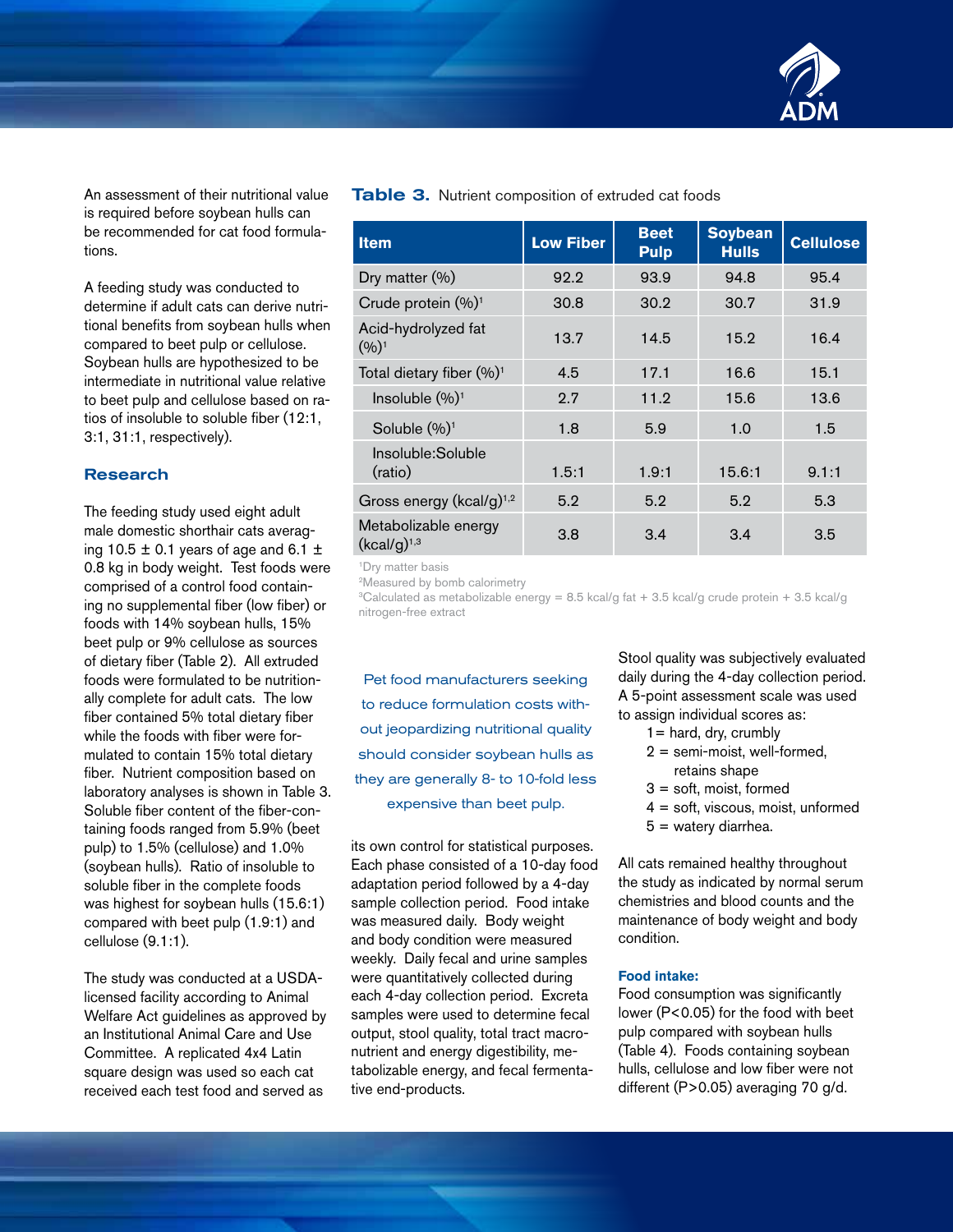

## Table 4. Food intake and fecal characteristics

| <b>Item</b>                               | <b>Beet</b><br>Low Fiber<br><b>Pulp</b>  | <b>Soybean</b><br><b>Hulls</b> | <b>Cellulose</b>   |
|-------------------------------------------|------------------------------------------|--------------------------------|--------------------|
| Food intake (g/d, DM)                     | 69.7 <sup>ab</sup><br>$55.2^{b}$         | 70.8 <sup>a</sup>              | 70.6 <sup>ab</sup> |
| Fecal output (g/d, as-is)                 | 50.5 <sup>b</sup><br>$28.1^a$            | 45.6 <sup>bc</sup>             | $33.5^{\text{ac}}$ |
| Fecal output (g/d, DM)                    | 12.8 <sup>ab</sup><br>$9.8^{\mathrm{a}}$ | 17.9 <sup>b</sup>              | 16.0 <sup>ab</sup> |
| Fecal ammonia (umole/g)                   | 125.5<br>126.0                           | 130.5                          | 94.9               |
| Fecal total phenols/<br>Indoles (umole/g) | 1.7<br>2.6                               | 1.9                            | 1.1                |
| Fecal phenols<br>(mole/g)                 | 0.5<br>1.2                               | 0.5                            | 0.4                |
| Fecal indoles<br>(mole/g)                 | 1.2<br>1.4                               | 1.4                            | 0.7                |
| Fecal pH                                  | 5.7<br>5.5                               | 5.7                            | 6.0                |

a,b,c Means within row with different superscripts differ (P<0.05)



**FIGURE 2:** Relationship between fecal moisture content and subjective fecal scores<sup>a</sup>

 $a$  Fecal scores: 1 = hard, dry, crumbly; 2 = semi-moist, well-formed, retains shape;  $3 =$  soft, moist, formed;  $4 =$  soft, viscous, moist, unformed;  $5 =$  watery diarrhea a,b Means with different superscripts differ (P<0.05)

Increasing total dietary fiber generally reduces food consumption, but this response was not observed in this study. Consumption of the food with beet pulp was likely reduced due to its higher soluble fiber content.

#### **Fecal characteristics:**

Acceptable stool quality was maintained for all cats based on subjective scores ranging from 2 (semi-moist, well-formed) to 3 (soft, moist, formed). Cats fed the low fiber food produced stools that were softer and more moist (P< 0.05) than stools from the fibercontaining foods (Figure 2). Fecal water content declined as the dietary fiber source changed from beet pulp to soybean hulls to cellulose. The change in fecal water content is attributed to differences in soluble fiber content of each food. Despite changes in fecal water content, subjective fecal scores remained unchanged indicating soybean hulls did not negatively impact fecal appearance relative to beet pulp or cellulose.

Fecal output on an "as-is" basis reflects the greater water-holding capacity of the soluble fiber content of beet pulp and soybean hulls. Cats consuming beet pulp and soybean hulls produced more (P<0.05) feces relative to the low fiber food. Fecal output was intermediate for cats fed cellulose and not different (P>0.05) from other foods. The high "as-is" fecal output for cats fed beet pulp was mitigated when total fecal excretion was expressed on a dry matter basis. Dried fecal output was higher (P<0.05) for cats fed soybean hulls compared with low fiber food, but not beet pulp or cellulose.

#### **Nutrient digestibility:**

Dry matter digestibility was similar (P>0.05) for all fiber-containing foods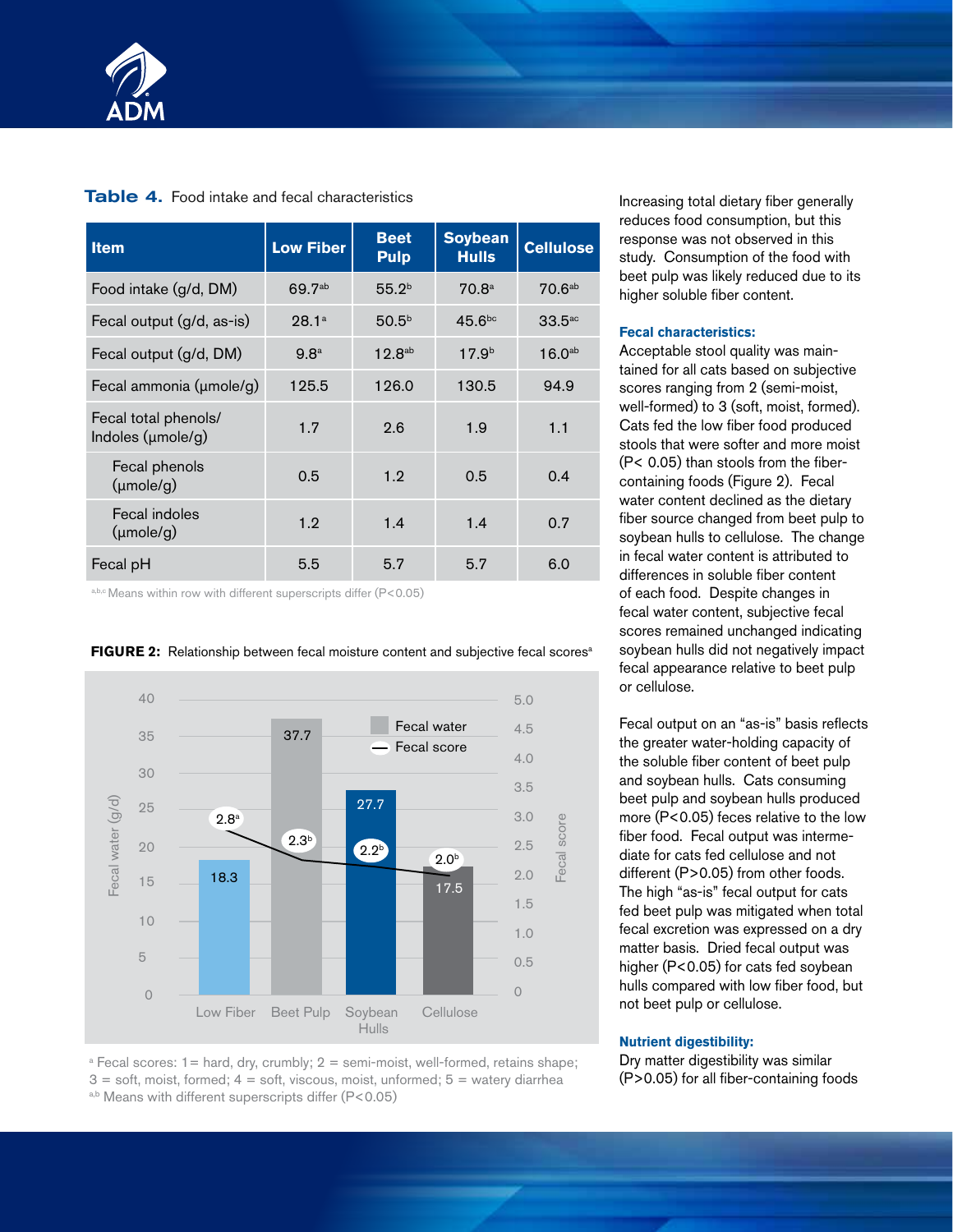

(Table 5). These foods were significantly (P<0.05) less digestible than the low fiber food. Protein digestibility was highest (P<0.05) for cellulose (88.5%) and low fiber food (84.9%) and lowest (P<0.05) for beet pulp (77.2%). Protein digestibility of the soybean hull food (81.7%) was intermediate and different (P<0.05) from cellulose and beet pulp. These differences can be attributed to varying levels of soluble fiber in each food impacting hind-gut fermentation. Increasing soluble fiber is associated with more microbial fermentation which results in greater fecal excretion of microbial protein and reduction in apparent protein digestibility.

Fat digestibility was highest (P<0.05) for cellulose compared with soybean hulls and beet pulp. There was no difference (P>0.05) in fat digestibility for soybean hulls, beet pulp, or the low fiber food. The digestibility of total dietary fiber was highest for beet pulp (33.7%) which was significantly greater (P<0.05) than cellulose (15.1%) and the low fiber food (8.5%). Fiber digestibility for the soybean hulls food was intermediate (18.0%) and not different (P>0.05) than the other foods. These differences are also attributed to the ratio of insoluble to soluble fiber for each fiber source. Soluble fiber increases fiber fermentation while insoluble fiber is not well digested and is excreted in the feces to reduce apparent fiber digestibility.

Digestible energy was similar (P>0.05) for all fiber-containing foods, but these foods contained less (P<0.05) digestible energy than the low fiber food. Metabolizable energy was significantly (P<0.05) lower for beet pulp compared with the low fiber food. Foods with soybean hulls and cellulose contained

| Table 5. Apparent total tract nutrient digestibility |  |  |  |  |  |
|------------------------------------------------------|--|--|--|--|--|
|------------------------------------------------------|--|--|--|--|--|

| <b>Item</b>                          | Low<br><b>Fiber</b> | <b>Beet</b><br><b>Pulp</b> | <b>Soybean</b><br><b>Hulls</b> | <b>Cellulose</b>     |
|--------------------------------------|---------------------|----------------------------|--------------------------------|----------------------|
| Dry matter $(\% )$                   | $85.5^{\circ}$      | $74.5^{b}$                 | 75.4 <sup>b</sup>              | 78.4 <sup>b</sup>    |
| Crude protein (%) <sup>1</sup>       | 84.9 <sup>ab</sup>  | 77.2 <sup>c</sup>          | 81.7 <sup>b</sup>              | $88.5^{\circ}$       |
| Acid-hydrolyzed fat (%) <sup>1</sup> | 89.9a <sup>ab</sup> | 86.9 <sup>b</sup>          | 88.6 <sup>b</sup>              | 92.9 <sup>a</sup>    |
| Total dietary fiber $(\%)^1$         | 8.5 <sup>a</sup>    | 33.7 <sup>b</sup>          | 18.0 <sup>ab</sup>             | 15.1 <sup>a</sup>    |
| Digestible energy (%) <sup>1</sup>   | 88.6 <sup>a</sup>   | 78.6 <sup>b</sup>          | 79.9 <sup>b</sup>              | 83.7 <sup>b</sup>    |
| Metabolizable energy $(\%)^1$        | 82.3 <sup>a</sup>   | 70.9 <sup>b</sup>          | $73.6^{bc}$                    | $78.2$ <sup>ac</sup> |

<sup>1</sup> Dry matter basis.

a,b,c Means within row with different superscripts differ (P<0.05)

similar metabolizable energy that was not different (P>0.05) from the other foods. These results likely reflect a general dilution effect of dietary fiber, and the subsequent impact on overall digestibility.

#### **Fermentative end-products:**

Certain end-products of microbial fermentation are generally associated with offensive fecal odors (Table 4). In this study, there were no differences (P>0.05) in fecal concentrations of ammonia, indoles and phenols. Similarly, fecal pH was not different (P>0.05) for any food group. These results imply there are no differences in fecal odor with the consumption of soybean hulls, beet pulp or cellulose.

Cats consuming the food with beet pulp produced more (P<0.05) total short-chain fatty acids than other foods (Figure 3). This response is attributed to higher (P<0.05) levels of acetate and propionate for beet pulp. In contrast, butyrate was proportionally highest (P<0.05) for the low fiber food and lowest (P<0.05) for cellulose. Fecal butyrate was intermediate for soybean hulls and not different (P>0.05) than other fiber sources. Fecal excretion of total branched chain fatty acids was lowest (P<0.05) for cellulose compared with other foods (Figure 4). Cats fed soybean hulls excreted greater (P<0.05) concentrations of isobutyrate and isovalerate than cellulose. Beet pulp was intermediate and not different (P>0.05) than soybean hulls. Fecal valerate was similar across all foods. Fermentative end-products reflect substrates used by the microbes as short-chain fatty acids are generally derived from carbohydrates while branched chain fatty acids are derived from protein. Overall, these results imply more hind-gut fermentation of soybean hulls and beet pulp compared with cellulose. Greater fermentative capacity with soybean hulls and beet pulp can be associated with improved intestinal functionality and whole-body health benefits.